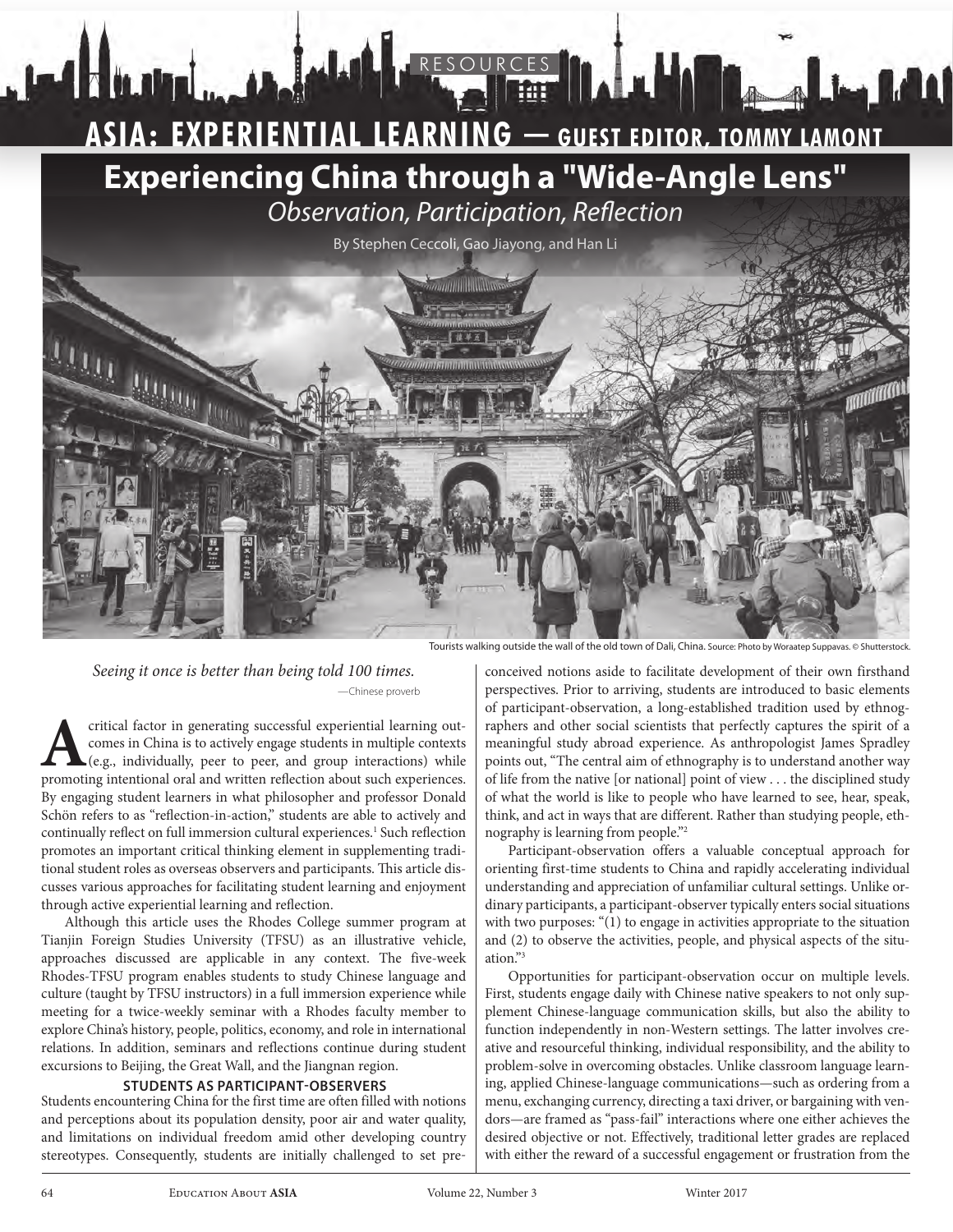inability to achieve the desired objective. Second, regular excursions (e.g., practicing with a tai chi master or touring a multinational joint venture) enable students to identify and understand similarities and differences in cultural values, beliefs, and/or worldviews of those they encounter. Excursions provide glimpses into a range of societal elements, including etiquette and social norms, as well as market activity and group harmony. Third, regular classroom seminar discussions supplement assigned readings to provide a critical context for understanding Chinese history, society, politics, and current events. TFSU students also participate in the seminars in order to expand the range of cross-cultural experiences, viewpoints, and understandings.

 $\mathbf{u}$ 

**Illinder** 

## **PARTICIPATE—OBSERVE—REFLECT**

We contend that successful experiential learning programs must take participant-observation one step further by embedding regular opportunities for student *reflection* into the participant-observer experience. Consequently, students are challenged to individually—and actively—*reflect* on connecting daily observations with seminar and assigned reading material. Specifically, every student writes a series of 600-word-minimum reflection essays to augment their emergent understanding of China. Reflection entries are submitted electronically on a twice-weekly basis over the course of the program. While the content of each reflection is entirely an individual choice, reflections are guided simply by the following definition of "reflect": "to express a thought or opinion resulting from consideration of some subject matter, idea, or purpose." Such reflective expression, which Schön dubs "reflection-in-action," is critical because "significant learning requires that we help students connect what they learn in our courses with their "life file" rather than just their "course file."4

Students are encouraged to frame individual reflection essays around the following topics/ideas:

- Any new substantive understanding about China, Tianjin, or its people, and/or how such an understanding was obtained
- Description and interpretation of a self-taken photograph (to be included with the reflection)
- How one's understanding of similarities and differences in identities, cultural values, beliefs, and worldviews has been changed or deepened (if at all)

The following illustrations are actual reflection excerpts from individual, peer-peer, and group contexts, and are edited only for brevity.

#### **INDIVIDUAL REFLECTIONS**

**Illustration 1: On initial expectations:** "Coming to China, I had no idea what to expect. But having spent a few days here, I realized that it is like nothing I could have ever even imagined. I've noticed that we fail to realize how much we rely on language until we are forced to try to communicate without it. Alternatively, one of the greatest feelings in the world is understanding someone in their own language. Understanding people in the way they want to be understood puts you in a position to really connect with them, and automatically allows them to open up in a way that would not be possible through a translator."

**Illustration 2: On language and communication:** "I did not realize before I came to Tianjin how much vocabulary I actually know. I just never had the confidence to use the language in America since we only used it inside the classroom. In addition, although my family spoke the Chinese language, I was not able to converse with them much as most of us spoke English as well. Even then, they would laugh at my pronunciation whenever I attempted to. However, coming to Tianjin has definitely boosted confidence in my Chinese speaking skills, and I am excited to practice and learn more."



RESOURCES

Figure 1. Reflection to Complete the Participant-Observer Triangle.



 Figure 2. Peer-Peer refers to one-on-one interactions, involving either an American student and a Chinese student or simply two American students. Group interactions refer to situations with the faculty member and students or simply larger groups of students.

**Illustration 3: On communication and assimilation:** "I decided that in order to fully embrace and learn more about the culture of Tianjin, I must be able to interact and converse with locals. Initially, I was more reserved and uncomfortable. I was not confident with my Chinese speaking skills and was scared to embarrass myself in front of others. However, I learned that this is all a learning experience, and like my professor said 'It's a pass-fail process. It doesn't necessarily have to be completely correct as long as the message gets through to the other person. I was able to pick out my grammar mistakes, and learn to correct them. After Saturday, I gathered my courage and made it my goal to talk to as many Tianjin people as possible, and to not be afraid to approach them."

**Illustration 4: On generational differences:** "One of the main things I have observed is the very obvious generational difference. Compared to the US many of the older generations cannot and probably would not ride a bike for fear of injury or just simply because they are too old. I know in my area it is hard to bike anywhere because everything is so spread out; arguably though, Tianjin is a massive city and it would be easy for older people to make the same argument as those in the US (i.e., they simply can't). Instead elderly people are . . . making the most of the life that they had been given. For example, when we engaged in the line dancing one night it was actually really hard to follow and do the movements, but most